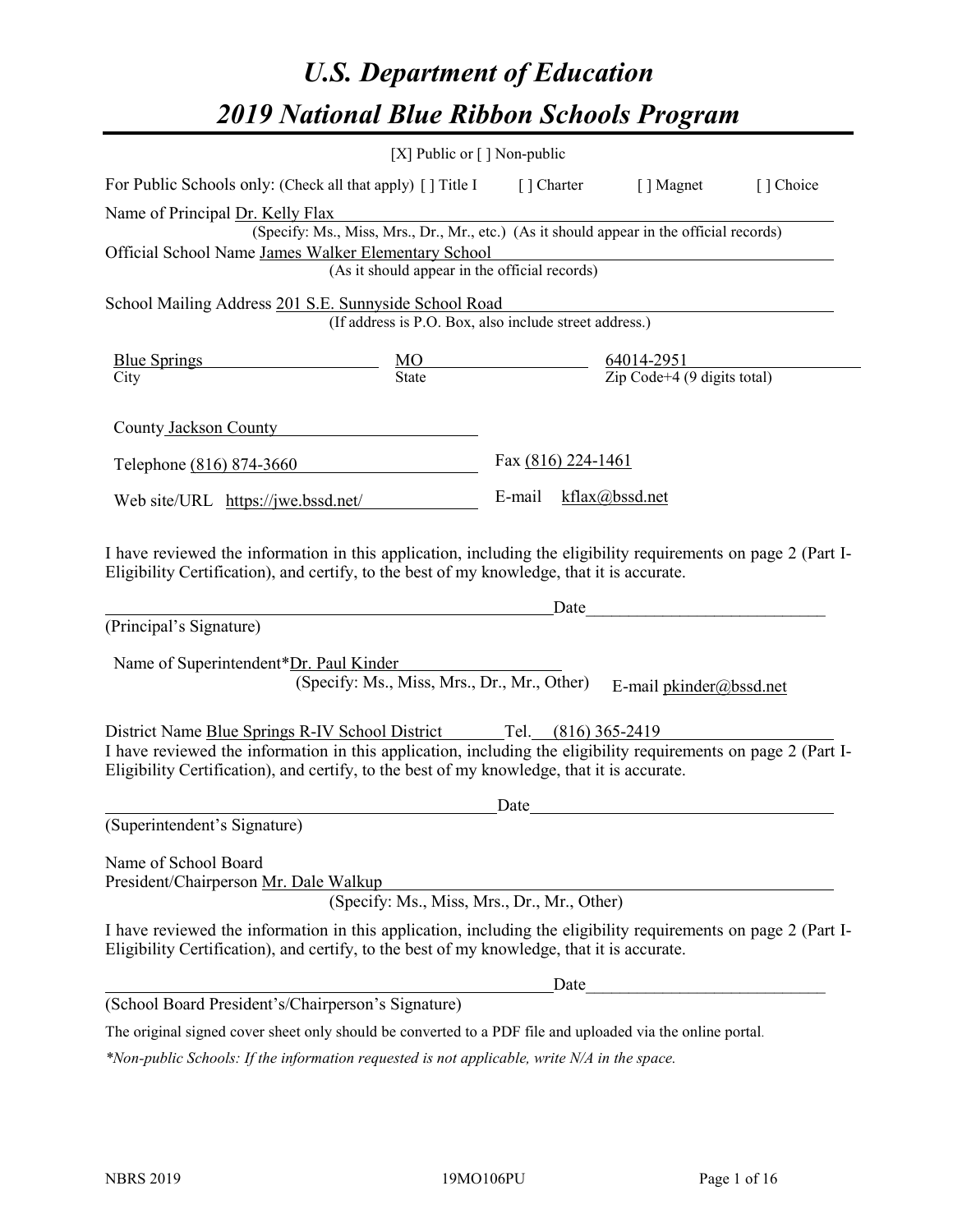The signatures on the first page of this application (cover page) certify that each of the statements below, concerning the school's eligibility and compliance with U.S. Department of Education and National Blue Ribbon Schools requirements, are true and correct.

1. All nominated public schools must meet the state's performance targets in reading (or English language arts) and mathematics and other academic indicators (i.e., attendance rate and graduation rate), for the all students group, including having participation rates of at least 95 percent using the most recent accountability results available for nomination.

2. To meet final eligibility, all nominated public schools must be certified by states prior to September 2019 in order to meet all eligibility requirements. Any status appeals must be resolved at least two weeks before the awards ceremony for the school to receive the award.

3. The school configuration includes one or more of grades K-12. Schools on the same campus with one principal, even a K-12 school, must apply as an entire school.

4. The school has been in existence for five full years, that is, from at least September 2013 and each tested grade must have been part of the school for the past three years.

5. The nominated school has not received the National Blue Ribbon Schools award in the past five years: 2014, 2015, 2016, 2017, or 2018.

6. The nominated school has no history of testing irregularities, nor have charges of irregularities been brought against the school at the time of nomination. If irregularities are later discovered and proven by the state, the U.S. Department of Education reserves the right to disqualify a school's application and/or rescind a school's award.

7. The nominated school has not been identified by the state as "persistently dangerous" within the last two years.

8. The nominated school or district is not refusing Office of Civil Rights (OCR) access to information necessary to investigate a civil rights complaint or to conduct a district-wide compliance review.

9. The OCR has not issued a violation letter of findings to the school district concluding that the nominated school or the district as a whole has violated one or more of the civil rights statutes. A violation letter of findings will not be considered outstanding if OCR has accepted a corrective action plan from the district to remedy the violation.

10. The U.S. Department of Justice does not have a pending suit alleging that the nominated school or the school district, as a whole, has violated one or more of the civil rights statutes or the Constitution's equal protection clause.

11. There are no findings of violations of the Individuals with Disabilities Education Act in a U.S. Department of Education monitoring report that apply to the school or school district in question; or if there are such findings, the state or district has corrected, or agreed to correct, the findings.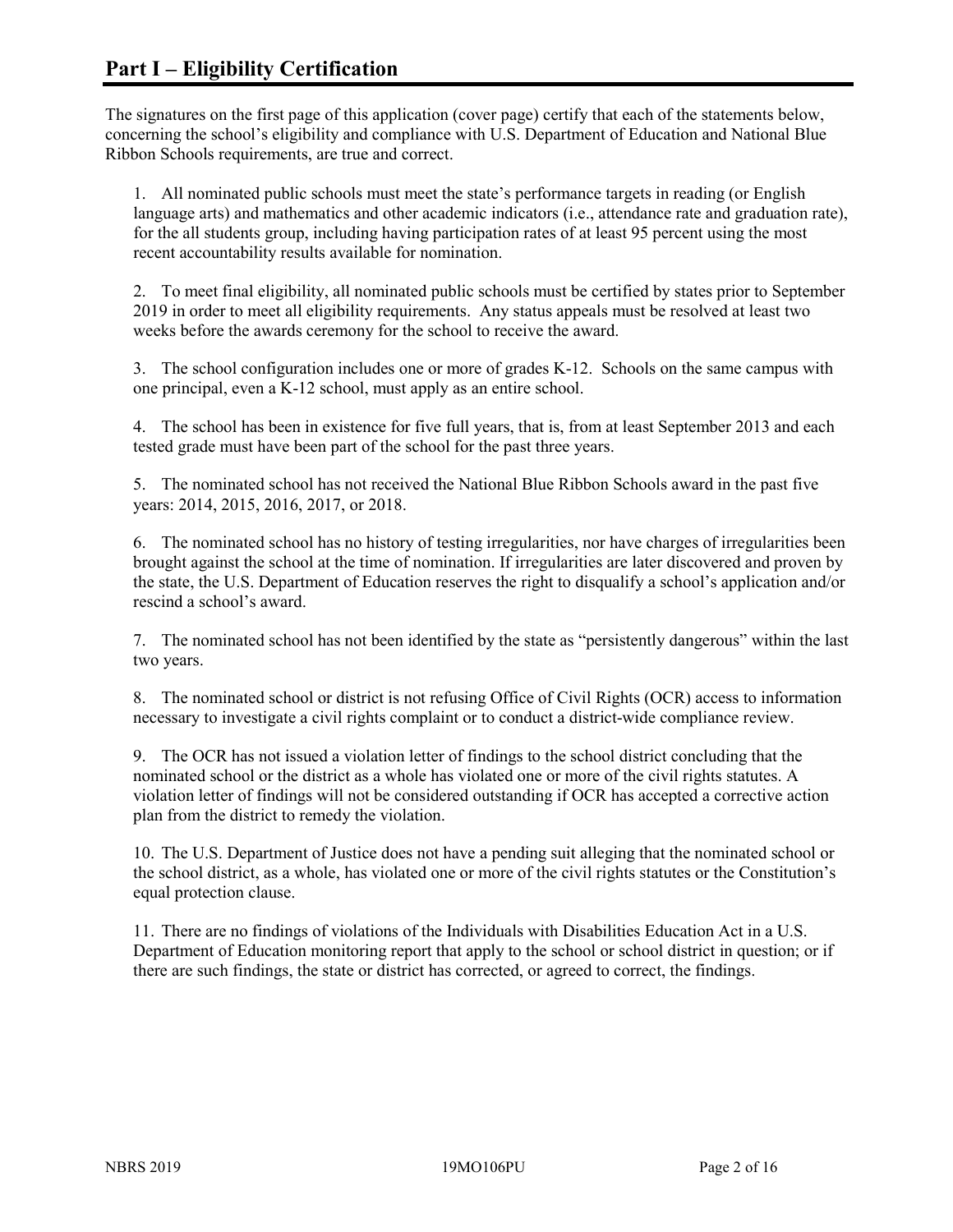#### **Data should be provided for the most recent school year (2018-2019) unless otherwise stated.**

#### **DISTRICT**

1. Number of schools in the district  $13$  Elementary schools (includes K-8) (per district designation): 4 Middle/Junior high schools 3 High schools 0 K-12 schools

20 TOTAL

**SCHOOL** (To be completed by all schools)

2. Category that best describes the area where the school is located:

[ ] Urban or large central city [X] Suburban [] Rural or small city/town

3. Number of students as of October 1, 2018 enrolled at each grade level or its equivalent in applying school:

| Grade                   | # of         | # of Females | <b>Grade Total</b> |
|-------------------------|--------------|--------------|--------------------|
|                         | <b>Males</b> |              |                    |
| <b>PreK</b>             | 0            | $\theta$     | 0                  |
| $\mathbf K$             | 51           | 32           | 83                 |
| 1                       | 46           | 38           | 84                 |
| 2                       | 33           | 37           | 70                 |
| 3                       | 31           | 38           | 69                 |
| $\overline{\mathbf{4}}$ | 41           | 41           | 82                 |
| 5                       | 37           | 49           | 86                 |
| 6                       | 0            | $\theta$     | 0                  |
| 7                       | 0            | $\theta$     | 0                  |
| 8                       | 0            | 0            | 0                  |
| 9                       | 0            | $\theta$     | 0                  |
| 10                      | 0            | 0            | 0                  |
| 11                      | $\theta$     | 0            | 0                  |
| 12 or higher            | 0            | 0            | 0                  |
| <b>Total</b>            | 239          | 235          | 474                |
| <b>Students</b>         |              |              |                    |

\*Schools that house PreK programs should count preschool students **only** if the school administration is responsible for the program.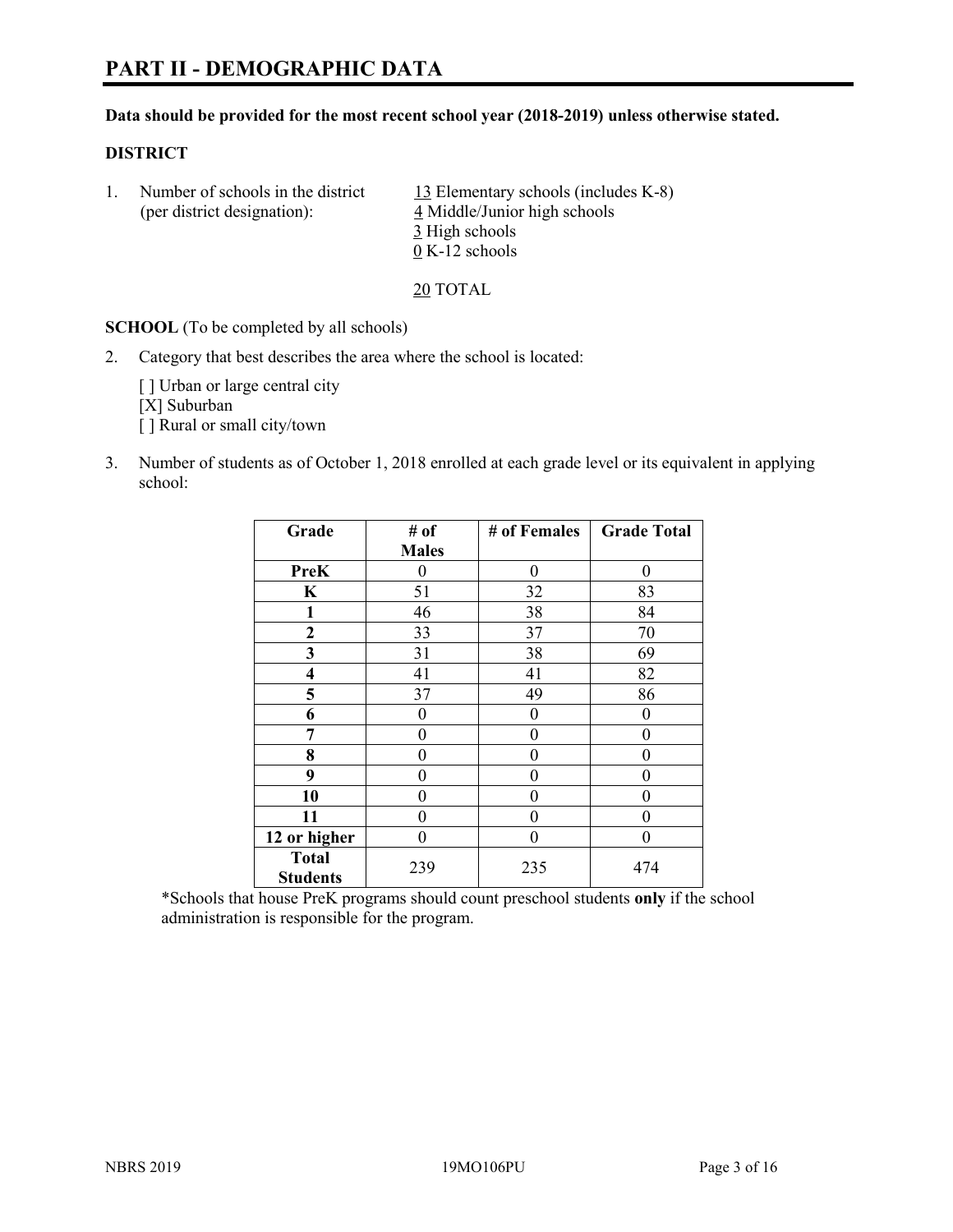4. Racial/ethnic composition of  $1\%$  American Indian or Alaska Native the school (if unknown, estimate): 1 % Asian 12 % Black or African American 13 % Hispanic or Latino 0 % Native Hawaiian or Other Pacific Islander 61 % White 12 % Two or more races **100 % Total**

(Only these seven standard categories should be used to report the racial/ethnic composition of your school. The Final Guidance on Maintaining, Collecting, and Reporting Racial and Ethnic Data to the U.S. Department of Education published in the October 19, 2007 *Federal Register* provides definitions for each of the seven categories.)

5. Student turnover, or mobility rate, during the 2017 – 2018 school year: 15%

If the mobility rate is above 15%, please explain.

This rate should be calculated using the grid below. The answer to (6) is the mobility rate.

| <b>Steps For Determining Mobility Rate</b>    | Answer |
|-----------------------------------------------|--------|
| (1) Number of students who transferred to     |        |
| the school after October 1, 2017 until the    | 27     |
| end of the 2017-2018 school year              |        |
| (2) Number of students who transferred        |        |
| from the school after October 1, 2017 until   | 49     |
| the end of the 2017-2018 school year          |        |
| (3) Total of all transferred students [sum of | 76     |
| rows $(1)$ and $(2)$ ]                        |        |
| (4) Total number of students in the school as |        |
| of October 1, 2017                            | 500    |
| $(5)$ Total transferred students in row $(3)$ |        |
| divided by total students in row (4)          | 0.15   |
| $(6)$ Amount in row $(5)$ multiplied by 100   | 15     |

6. English Language Learners (ELL) in the school:  $1\%$ 

3 Total number ELL

Specify each non-English language represented in the school (separate languages by commas): Spanish, Lao

7. Students eligible for free/reduced-priced meals: 52 % Total number students who qualify: 245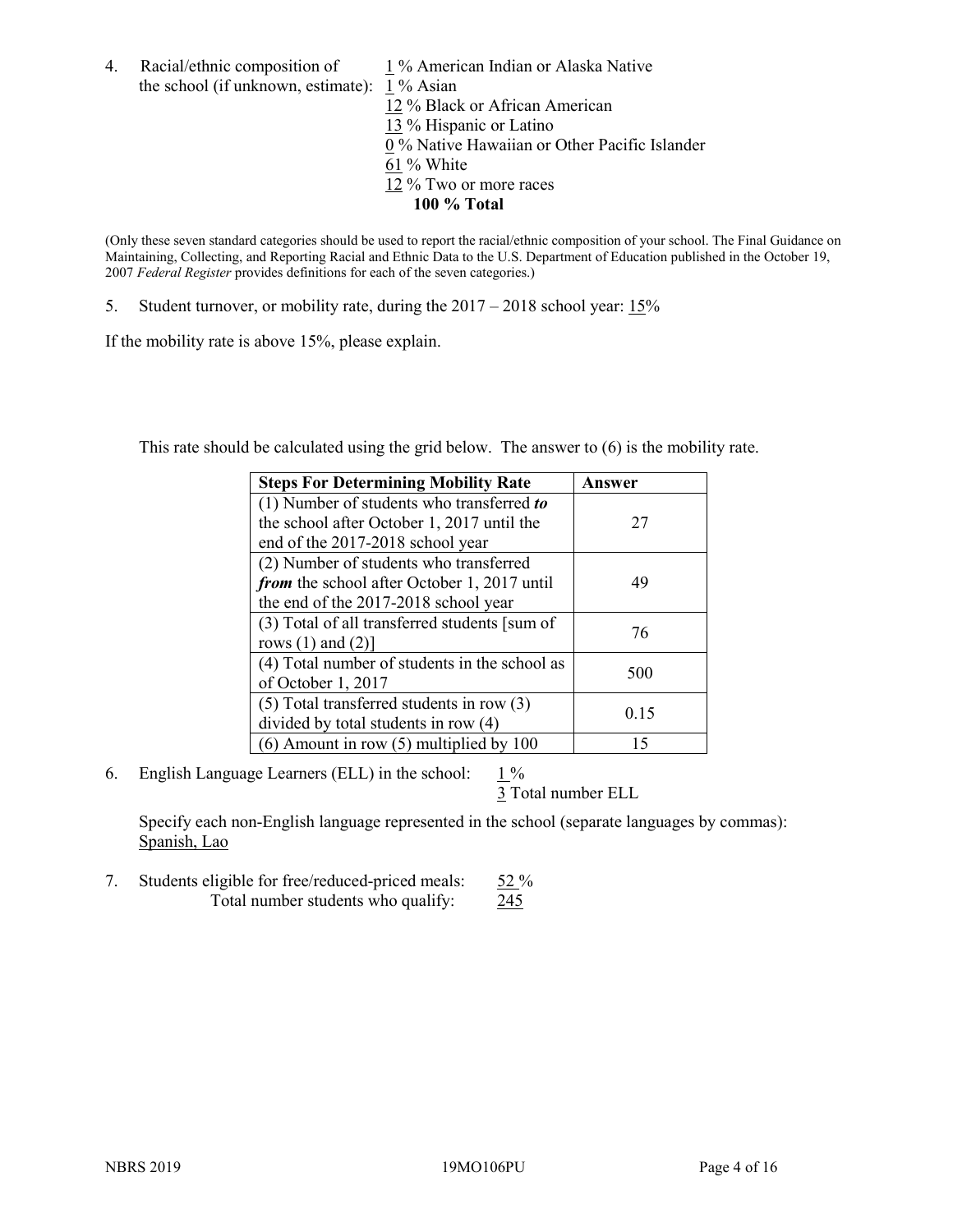53 Total number of students served

Indicate below the number of students with disabilities according to conditions designated in the Individuals with Disabilities Education Act. Do not add additional conditions. It is possible that students may be classified in more than one condition.

| 6 Autism                  | 0 Multiple Disabilities                 |
|---------------------------|-----------------------------------------|
| 0 Deafness                | 0 Orthopedic Impairment                 |
| 0 Deaf-Blindness          | 11 Other Health Impaired                |
| 3 Developmental Delay     | 12 Specific Learning Disability         |
| 2 Emotional Disturbance   | 19 Speech or Language Impairment        |
| 0 Hearing Impairment      | 0 Traumatic Brain Injury                |
| 0 Intellectual Disability | 0 Visual Impairment Including Blindness |

- 9. Number of years the principal has been in her/his position at this school:  $5$
- 10. Use Full-Time Equivalents (FTEs), rounded to nearest whole numeral, to indicate the number of school staff in each of the categories below:

|                                                                                                                                                                                                                              | <b>Number of Staff</b> |
|------------------------------------------------------------------------------------------------------------------------------------------------------------------------------------------------------------------------------|------------------------|
| Administrators                                                                                                                                                                                                               |                        |
| Classroom teachers including those<br>teaching high school specialty<br>subjects, e.g., third grade teacher,<br>history teacher, algebra teacher.                                                                            | 24                     |
| Resource teachers/specialists/coaches<br>e.g., reading specialist, science coach,<br>special education teacher, technology<br>specialist, art teacher, etc.                                                                  | 7                      |
| Paraprofessionals under the<br>supervision of a professional<br>supporting single, group, or classroom<br>students.                                                                                                          | 0                      |
| Student support personnel<br>e.g., school counselors, behavior<br>interventionists, mental/physical<br>health service providers,<br>psychologists, family engagement<br>liaisons, career/college attainment<br>coaches, etc. |                        |

11. Average student-classroom teacher ratio, that is, the number of students in the school divided by the FTE of classroom teachers, e.g.,  $22:1$  20:1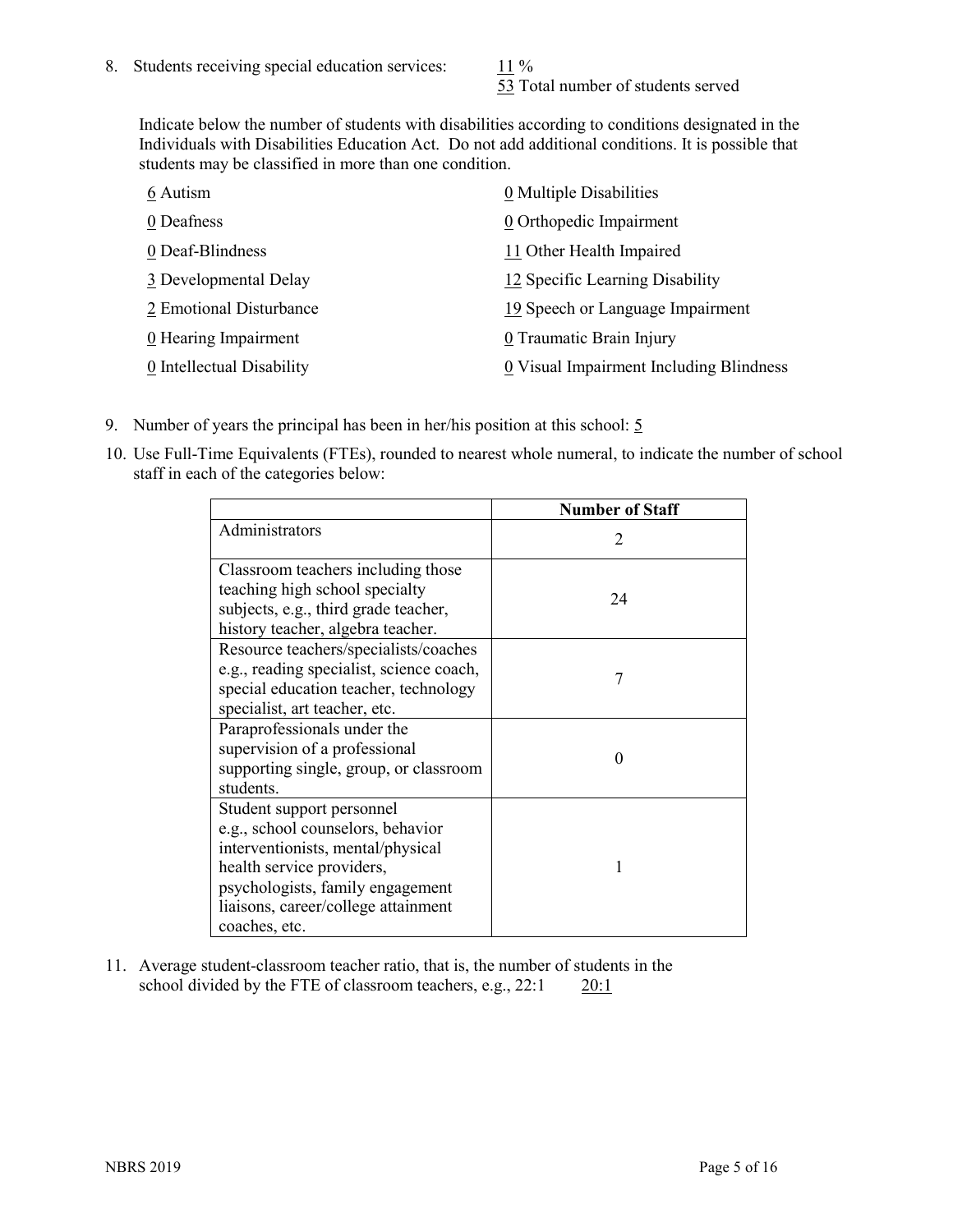12. Show daily student attendance rates. Only high schools need to supply yearly graduation rates.

| <b>Required Information</b> | 2017-2018 | 2016-2017 | 2015-2016 | 2014-2015 | 2013-2014 |
|-----------------------------|-----------|-----------|-----------|-----------|-----------|
| Daily student attendance    | 94%       | 96%       | 97%       | 97%       | 96%       |
| High school graduation rate | $0\%$     | $0\%$     | $0\%$     | $9\%$     | $0\%$     |

#### 13. **For high schools only, that is, schools ending in grade 12 or higher.**

Show percentages to indicate the post-secondary status of students who graduated in Spring 2018.

| <b>Post-Secondary Status</b>                  |       |
|-----------------------------------------------|-------|
| Graduating class size                         |       |
| Enrolled in a 4-year college or university    | $0\%$ |
| Enrolled in a community college               | 0%    |
| Enrolled in career/technical training program | 0%    |
| Found employment                              | 0%    |
| Joined the military or other public service   | 0%    |
| Other                                         | በ‰    |

14. Indicate whether your school has previously received a National Blue Ribbon Schools award. Yes No X

If yes, select the year in which your school received the award.

15. In a couple of sentences, provide the school's mission or vision statement.

To support all children academically, emotionally, and behaviorally by setting high expectations encouraging students to be safe, respectful, responsible, and to do their very best.

16. **For public schools only**, if the school is a magnet, charter, or choice school, explain how students are chosen to attend.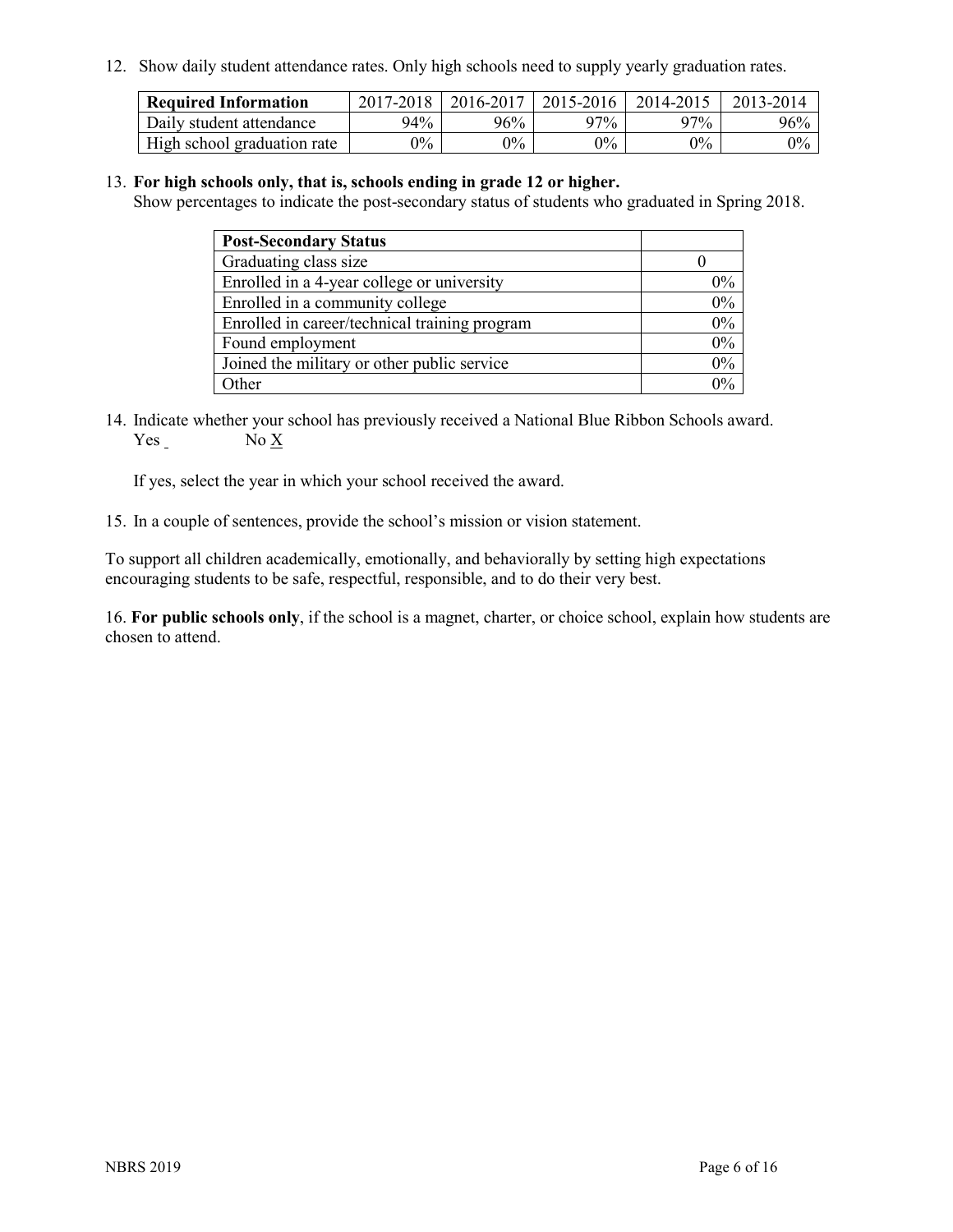# **PART III – SUMMARY**

James Walker Elementary (JWE) is a full Title I school located in the Blue Springs R-IV School District (BSSD). JWE currently serves a diverse, capable population of 474 K-5 students. The BSSD is located in eastern Jackson County, and as a suburban Kansas City metropolitan public school system, provides quality academic programming to families residing in the communities of Blue Springs, Lee's Summit, Independence, and Grain Valley, Missouri. The principal community of Blue Springs has approximately 58,000 residents.

As one of 13 district elementary schools, JWE is child-focused, family-oriented, and community-supported. Because it is a neighborhood school, many students walk to and from or are dropped off and picked up by car each day. Of the student population, 52% of the students qualify for the federal free or reduced lunch program, and 39% are minority. JWE provides comprehensive K-5 services through its talented team of 32 certificated educators and 2 administrators.

Under the direction of the principal, JWE implemented a plan to help the staff develop closer, more positive relationships with students and parents. This plan included implementing best practices to meet student needs academically as well as socially and emotionally, and the result has been increased trust and respect, leading to the current positive school culture. JWE has a strong partnership with the Parent Teacher Association (PTA) that continues to host family events to further strengthen relationships. Some of these activities include Pathways to Reading (PTR), Memories with Mom, Dogs with Dads, and Math Nights for ALL; meanwhile, the PTA continues to find more avenues to reach and engage all students, parents, and staff.

JWE uses data teams to develop a vision of total stakeholder engagement, two-way communication, transparency, a proven effective instructional approach, and shared ownership in a commitment to school success. The result is high expectations of the students and a safe, respectful school environment. Teachers collaborate, confer, speak a common language, and embed professional development in their daily practice.

JWE is a Positive Behavior Intervention Supports (PBIS) school that developed the motto "Win the Day" and has embedded it in the school's culture. When you enter the door, you see the motto is not only painted on the wall, but also threaded throughout the building. Parent involvement has been much higher in the past five years than before. At JWE, active parents have helped to embrace this theme.

Three years ago, JWE was involved in a two-year grant from the Kauffman Foundation, which allowed the school to further pursue the goal of addressing reading improvement. This grant provided for national presenters to work in classrooms with both teachers and students K-5. Additional resources and technology were purchased, along with bus transportation for an after-school program. This component was very successful and allowed teachers at each grade level to work individually with struggling students who need extra support to achieve academic success.

One other important key to the success of JWE is evidence-based practice. To further improve individual performance accountability, JWE focuses on Specific, Measurable, Attainable, Relevant and Timely (SMART) goals and using data points such as achievement, behavior, attendance, and job performance to gauge progress over time. JWE has also enacted a self-monitoring process whereby students reflect on their own growth. Through a collaborative approach, all stakeholders, from students to cafeteria workers, know what constitutes school achievement and what is necessary to work towards continual improvement in attendance and behavior targets.

Based on a needs assessment, JWE staff members are provided with strength-based professional development (PD). The district core content instructional coaches provide assistance in delivering instruction, in-progress monitoring for the teachers, and in facilitating reflective conversations about needed improvements. Teachers collaborate to do long-term planning to accelerate the learning process and are provided with the tools to implement best instructional practices and to work together to achieve the school's instructional goals.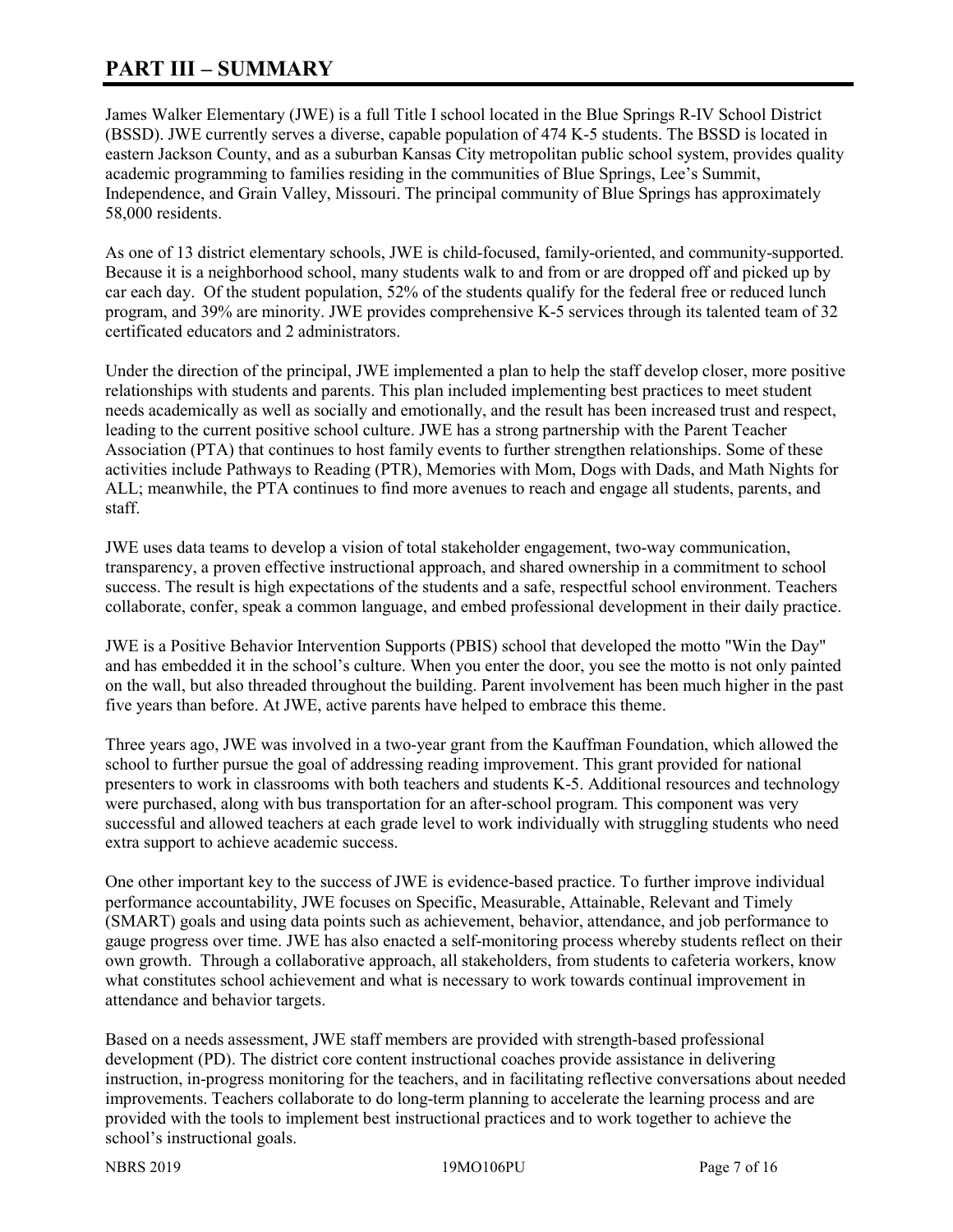One initiative that continues to help address the emotional and academic needs of students is the Children Always Require Excellence (CARE) team program. This team meets regularly to identify students who have learning and/or social-emotional needs. The team determines the best interventions to address each student's needs. Often a staff person is provided as an advocate to help a student improve and succeed.

Together, the principal and staff members have worked to act on their belief that economically-challenged students can succeed. Parental support and an increasingly positive school environment also enable JWE to continue to grow and to enhance students' abilities to meet the economic and other challenges they face as well as to develop essential academic skills, including reading, writing, and mathematical literacy.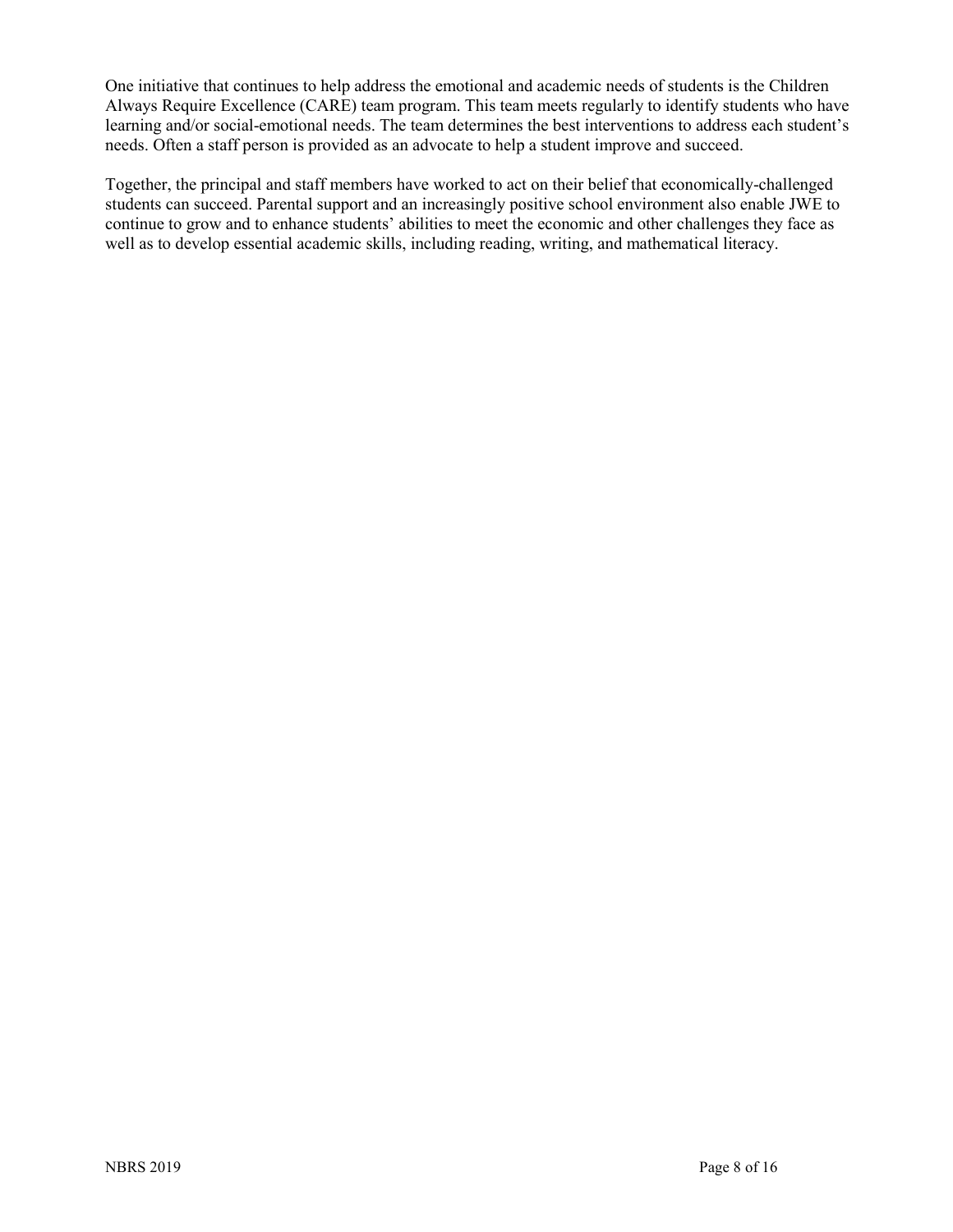# **1. Core Curriculum:**

## **1a. Reading/English language arts:**

JWE is a data-driven school that uses vertical as well as horizontal approaches to assess student progress. The English language arts (ELA) curriculum is aligned to the Missouri Learning Standards. We build a solid foundation of early literacy skills through PTR. This systematic and explicit phonics and phonemic awareness program is implemented in K-2 classrooms. Students learn to recognize and manipulate the smallest sounds (phonemes) within words and gradually move to the word, sentence and whole text level. This progression is an effective approach for the acquisition of early literary skills.

JWE uses a comprehensive evaluation process which uses pre-assessments to establish a baseline for gauging the progress of our readers. Formative assessments such as PTR, Scholastic Reading Inventory (SRI), Dynamic Inventory of Basic Early Literacy Skills (DIBELS) and Reading A-Z fluency passages provide in-process feedback and allow teachers to remediate and enrich their instruction accordingly. To assess writing, we use district and state-provided scoring guides to monitor and guide students through the writing process.

Reader's and Writer's Workshop models are used for core instruction. Mini-lessons are delivered by the teachers, followed by designated time for children to work independently to apply the strategies taught. During this independent work time, teachers confer with students to further differentiate instruction. The workshops conclude with a reflection session. This three-part approach allows for student choice, targeted interventions, and small-group instruction.

Ongoing PD by expert consultants, paired with on-site support from building and district coaches, aids in the implementation process. The building coach models best practices in classrooms and then pulls out a targeted population of students, who receive additional reading support.

#### **1b. Mathematics:**

The BSSD math curriculum is aligned to the Missouri Learning Standards, with an emphasis on the big ideas and skills necessary to master rigorous content. We focus on numeration, operations, relationships, and concrete and abstract representation. JWE teachers differentiate instruction by identifying student needs through a myriad of formative and summative assessments. The incorporation of learning centers, software programs (such as GoMath), and flexible grouping allows us to meet our learners where they are and move them forward. The teachers and staff focus on connecting prior learning to future learning by spiraling the concepts throughout each curriculum unit.

The math strands from the big ideas drive decisions about day-to-day lessons. Our teachers identify targets and analyze the work shown by the students to determine next steps. Pre- and post-assessments are used to determine specific skills to target and to review. Once these are identified, teachers create tiered experiences that address the needs of each student.

There are many approaches used to reach the needs of our growing mathematicians in the classrooms at JWE. Math Workshop, math stations, hands-on manipulatives, and instructional technology are all used in our classrooms. Off-hour tutoring is offered, as well as a Math Club, for students who need more individual instruction and practice. The implementation of Math Labs, district instructional coach support, and the direct collaboration with math content experts all enhance our math instruction.

In addition to all the in-class methodologies, we also offer community outreach events such as our Family Math Nights at JWE. These evenings offer an opportunity for parents to be better-informed on the math curriculum. The parents enjoy learning side-by-side with their student and appreciate taking home materials to support the learning.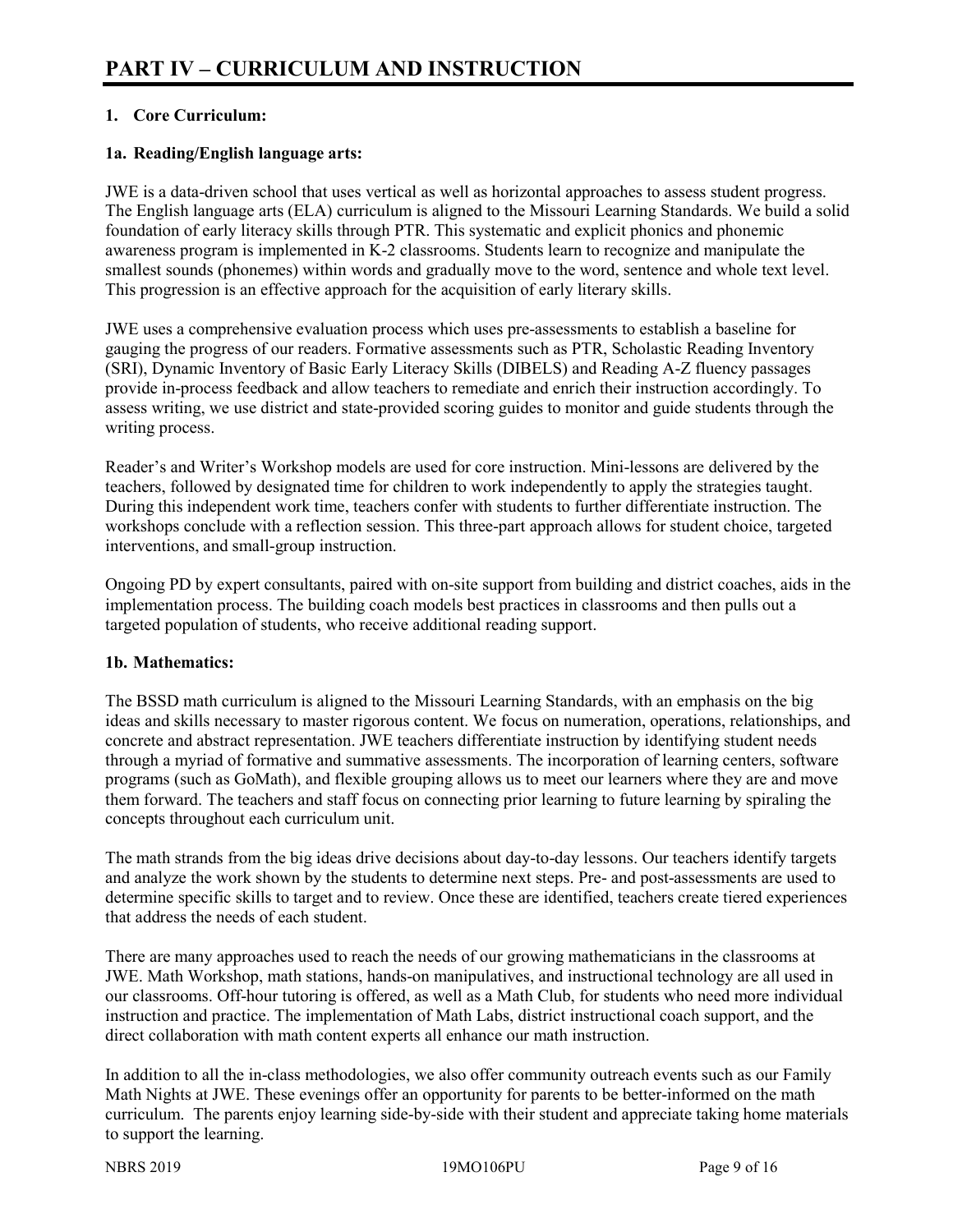#### **1c. Science:**

At JWE, we believe foundational attitudes toward science are formed in the elementary grades, so we engage our students through our standards-based curriculum and inquiry-oriented strategies that emphasize conceptual understanding. JWE uses Project Lead the Way (PLTW), an engaging, hands-on curriculum that empowers students to develop in-demand knowledge and skills needed to thrive in today's society. The science, technology, engineering, and math (STEM) modules help students think critically, investigate, research, problem-solve, and innovate. In our classrooms, science is integrated across the core subjects, and technology tools and applications are used to enhance classroom instruction. Both ZSpace (a virtual reality science program) and Gizmos (online, interactive simulations) power inquiry and understanding through engaging students in learning experiences. JWE teachers participate in PD seminars in person and virtually to collaborate with science content experts such as Mike Heithaus and Michael Dispezio. Teachers also work continually with district instructional coaches to better engage students in science. Lab journaling and digital assessments, such as EdCite, collect and track acquired knowledge and skills over time. The districtdeveloped common assessments assure consistent and reliable appraisal, allow us to compare results across schools, and align formatting with annual state achievement testing.

JWE has been very involved with two federally funded grant programs. The Science Matters and Stuck on Science grants provided opportunities for our teachers to increase their science content knowledge by attending graduate-level science courses through a local university. Teachers also participate in communitybased learning projects at the Kansas City Zoo. Additionally, we hosted national presenters to work directly with teachers in their classrooms. These grants provided many tangible resources to enhance the teachers' classrooms and advance their skills, which has, in turn, increased student achievement.

#### **1d. Social studies/history/civic learning and engagement**

Social Studies curriculum is woven into meaningful project-based, student-centered lessons. Teachers help the learning come to life by incorporating speaking and listening standards. The ongoing training received from the nationally recognized Buck Institute has moved teacher learning forward at an exponential rate and has allowed teachers to compose engaging, multi-disciplinary units for our students. Concepts, skills, and content knowledge are interconnected and developed through a BSSD curriculum that addresses the four social studies disciplines: history, geography, civics, and economics.

Students also have the opportunity to visit and experience places such as the Nelson-Atkins Museum of Art, the Truman Library, the Kauffman Center for the Performing Arts, The Negro League Museum and other civic institutions. These standards-aligned opportunities allow for a more in-depth understanding of social studies content. Additional off-site experiences our students receive include attending the local School of Economics, where students interact in a real-life supply-and-demand simulation. Students in fourth grade participate in a field trip to our state capitol, an experience that allows them to see our government in action and to interact with our local representatives.

We make a concerted effort as a staff to move away from memorizing dates and facts in isolation. The project-based approach allows us to assess students' learning through presentations and comprehensive scoring rubrics. In addition to monitoring student learning through projects, we also assess students in more traditional ways, using an online platform. As JWE became better-equipped with computers, tablets, and wireless Internet access, the proportion of online assessments increased. Students log in, take tests, and gain immediate feedback. These digital assessments enable teachers to personalize learning and modify educational experiences and instructional approaches to better address each student's distinct learning needs and interests.

#### **1e. For secondary schools:**

# **1f. For schools that offer preschool for three- and four-year old students:**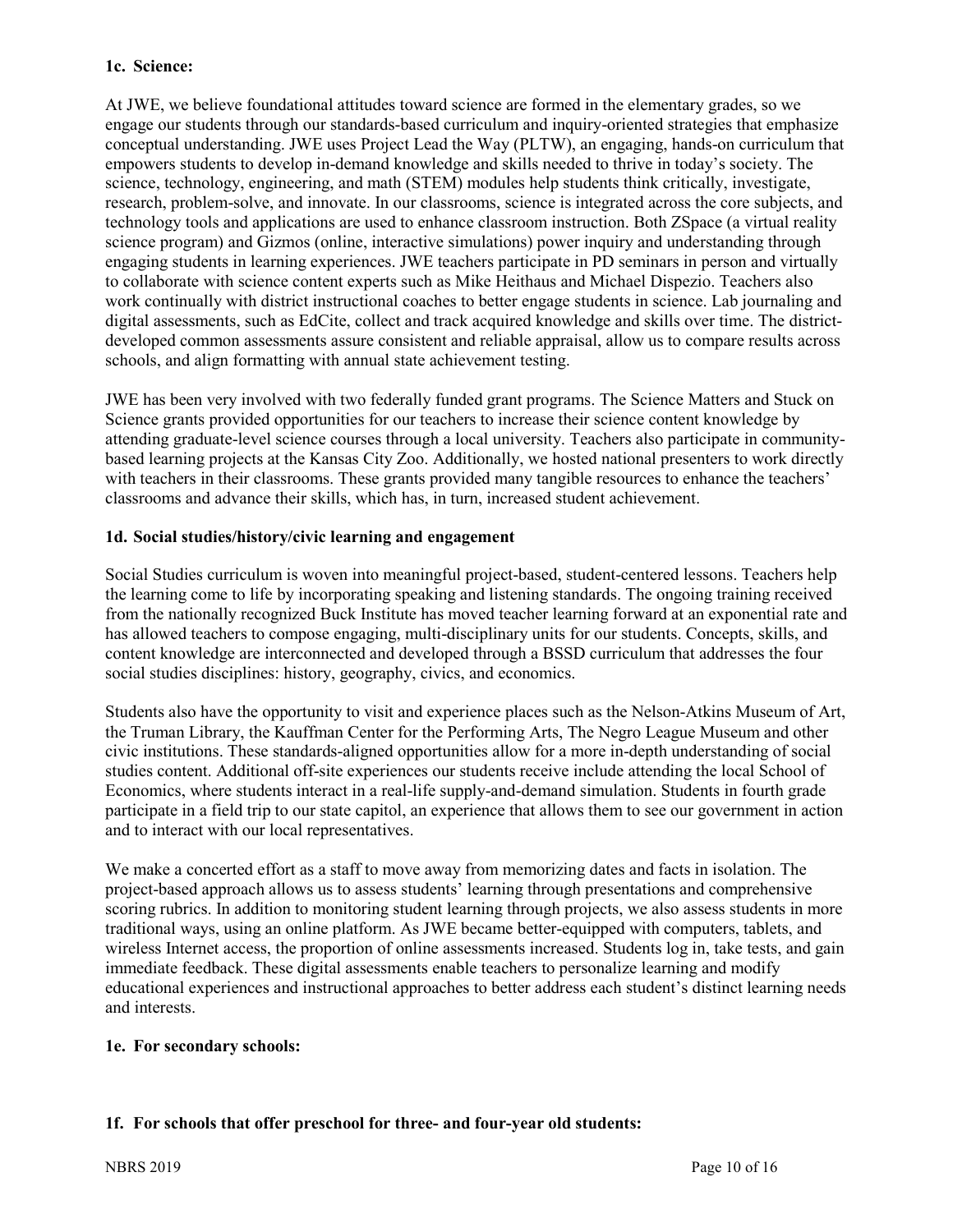## **2. Other Curriculum Areas:**

At JWE, a full-time music teacher provides engaging, creative and imaginative K-5 instruction in a room dedicated to music. The environment supports the learning by having appropriate equipment and technology to use our curriculum program, Quaver's Marvelous World of Music. Our music instructor attends PD, which includes workshops, conferences and conventions. JWE continues to focus on connecting music with core content learning. The music curriculum features singing, dancing, and playing instruments and games. Parent Teacher Association (PTA) monthly meetings feature a performance by each grade level in which students demonstrate their musical skills. In addition, JWE's 5th grade choir participates in the district's annual Singfest. The Arts Partners Program, financially sponsored by our PTA, allows all students to take a variety of meaningful field trips. All grade levels attend presentations and performances by Kansas City area elite performance groups such as KinderKonzert, The Nutcracker, Theater for Young America, and Mesner Puppets.

The K-5 visual arts program has a cross-curricular delivery model, receives PD and formal curriculum, and utilizes a technology support configuration that is similar to the one used in the music program. Students explore a wide variety of art materials and use technology equipment/applications throughout K-5. Teachers address art production, famous artists, book illustration techniques, and world culture. Visual Thinking Strategies (VTS) have been implemented to help students broaden their knowledge base and express themselves creatively. Curriculum-related art is displayed in school classrooms and hallways, at local retail and business centers, community offices, and at City Hall. Student art is also used as decoration for special events such as the Mayor's Prayer Breakfast, the Board of Education Appreciation Day, the Teacher of the Year Recognition Event, and the PTA Reflections Showcase.

JWE employs a full-time physical education (PE) teacher to provide K-5 instruction in our gymnasium with the use of outdoor facilities. JWE students learn the fundamental skills, attitudes, and behaviors essential to fitness, health and nutritional wellness, which lead to participation in lifelong activities. Instruction emphasizes and facilitates efficient motion and movement patterns and promotes student-directed goalsetting and accomplishments at age-appropriate levels. All second grade students participate in swim lessons and water safety. Clubs, such as Girls on the Run, emphasize a healthy lifestyle. JWE students, parents, staff, and administrators also compete together in a schoolwide walkathon. PE instruction continues to promote lifelong health and personal activity. The curriculum also addresses the social competencies essential for good sportsmanship and fair play.

The Library Media Center (LMC), an essential component of our school, provides literacy and research quality programming that enables students to build core content skills. The curriculum is based on sequential standards, concepts, indicators, activities, and assessments. Students learn how to locate books, utilize reference materials and resources, cite sources, and conduct research for school work and personal interest, all of which are taught by a Library Media Specialist (LMS). Teachers and the LMS work together to plan for cross-curricular integration and completion of project-based assignments. Internet safety and digital citizenship are also integral parts of the media center curriculum. Our LMC houses a makerspace for student activities and clubs.

Our full-time counselor meets with students individually and in groups, makes classroom presentations, and serves as a family resource through the implementation of standards-based curriculum. The counselor focuses on family dynamics, making friends, stranger danger, body safety, study skills, resiliency, PBIS, and small-group student discussions about preventing bullying, using the Olweus Program as a resource for these discussions. She also facilitates student group discussions about future educational and career goals.

JWE works with community organizations to coordinate a backpack snack program for students needing food assistance. The counselor, with the help of the district social workers, partner with outside agencies, to provide needed dental, medical, and emotional supports to meet the needs of our students.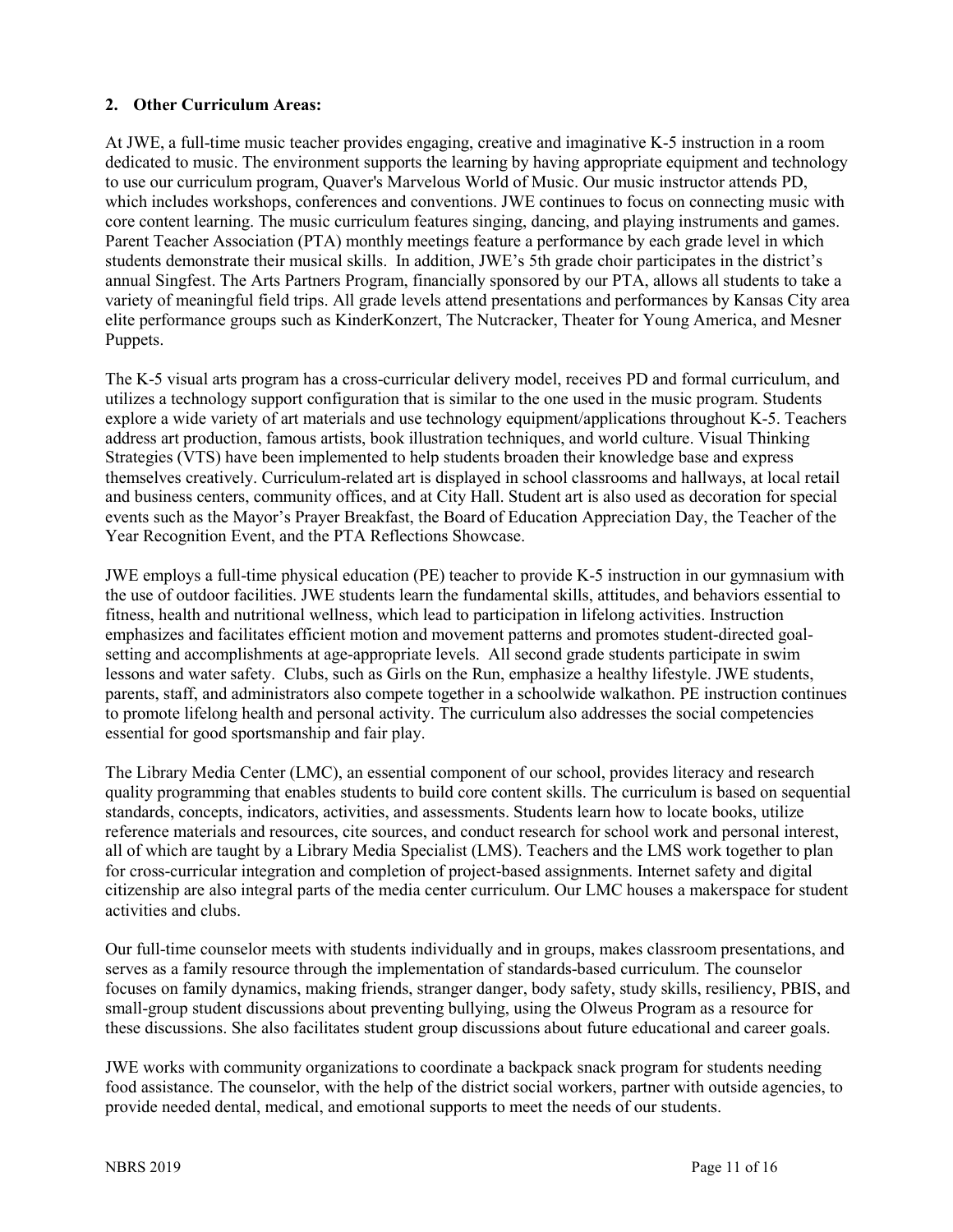#### **3. Special Populations:**

JWE continues to study and address the needs of special populations to close the achievement gap. The areas that concern our building are special education - ELA and math; English Language Learners (ELL) - ELA and math; Hispanic - math; Multi-Race - ELA; Asian - math. To address achievement gaps, JWE reviews and evaluates performance data in ELA and math and takes a proactive approach to provide several resources and incorporate specific interventions to address needs indicated by the data.

JWE utilizes differentiated instruction tailored to individual needs of students performing both below and above grade level in a variety of subjects. Differentiation is accomplished through formative assessments; diverse materials (programs, leveled books based upon lexile, graphic organizers); student collaboration; small-group and whole class discussion; exploring big ideas and key concepts in curriculum; and student choice in tasks and projects. As part of our PD program, JWE has instructional experts working with teachers directly in the classroom, a strategy which has improved instruction and has thus helped students succeed. Our ELA subgroups of American Indian and Asian out-performed the overall achievement level for JWE.

The school's CARE Team reviews student data, monitors progress, and develops appropriate individual goals and interventions based on data analysis. For students performing below expectations as measured by reading and math state assessments, the JWE staff use varied interventions to help students improve their knowledge and skills.

JWE provides free tutoring before and after school, as well as during the school day. JWE teachers participate in PD on the stages of language acquisition to better meet the needs of students in both math and ELA. Rosetta Stone is provided in English for all ELL students to use not only at school but also at home.

For students with disabilities and all subgroups, JWE addresses math deficiencies by using math differentiation to make abstract math problems more concrete. Some of the specific strategies include math graphic organizers, math mats, and math manipulatives. Having students talk about the process they use to problem-solve has increased our scores with the following subgroups: Black, American Indian, Multi-Race, Free and Reduced Lunch. Free and Reduced Lunch and Black subgroups out-scored the overall achievement total, with proficient and advanced scores that are above those for the school as a whole.

ELA has been addressed through incorporating several strategies and programs into the instruction for students with language deficiencies and disabilities. JWE teachers use Goalbook Toolkit to determine baseline performance and progress for students with disabilities. The teachers then write standards-based Individual Education Plans (IEP) goals and use evidence-based strategies to assist students in meeting grade-level standards. Special education teachers also use reading interventions developed by Dr. Kilpatrick and PTR for students with dyslexia and learning disabilities.

For students with disabilities who struggle with executive functioning skills impacting academics, JWE focuses intervention on areas such as initiation of tasks, working memory strategies, brain breaks, and selfmonitoring strategies.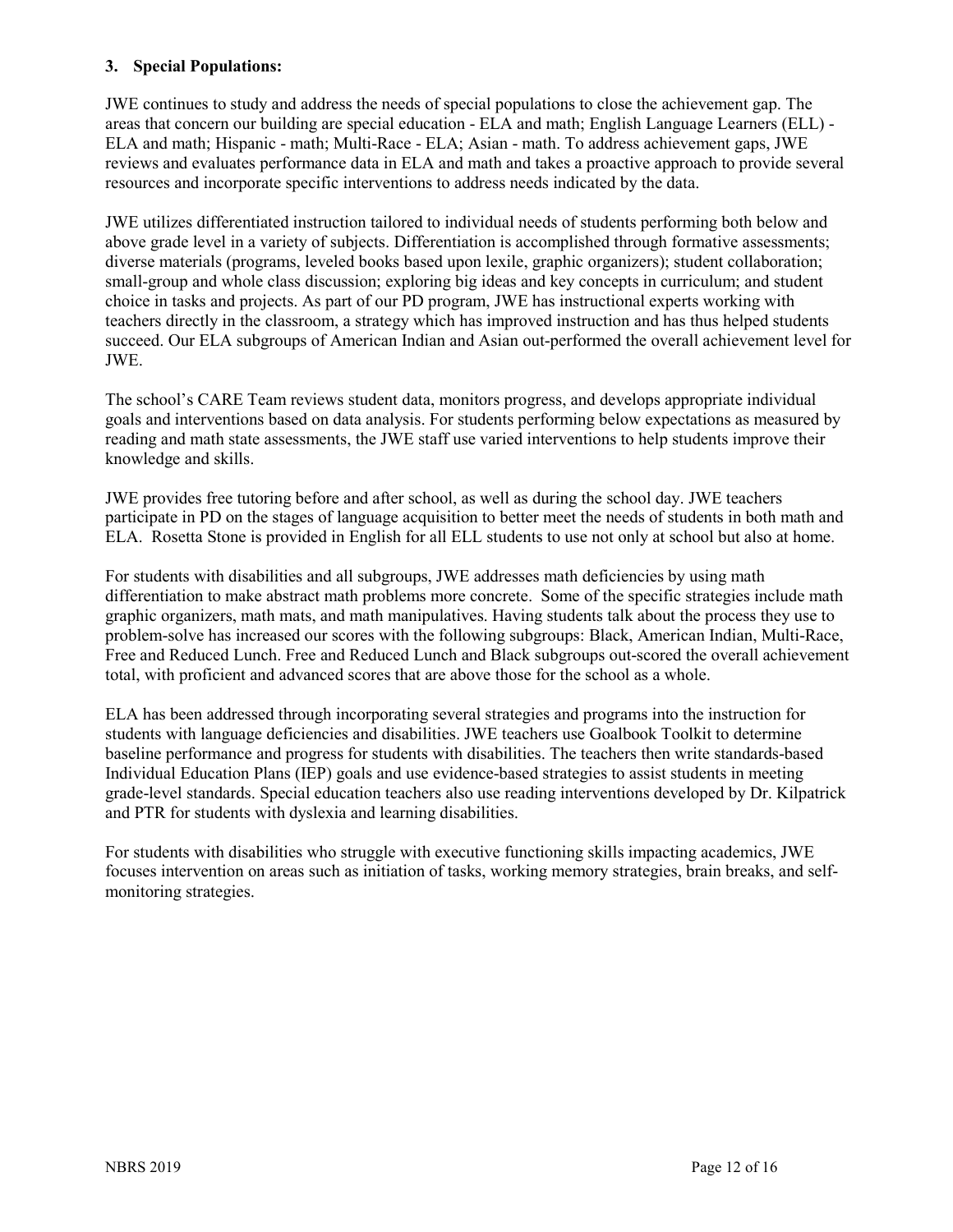# **1. School Climate/Culture:**

JWE staff realize that school climate and culture have a profound impact on achievement and work tirelessly to sustain an environment that is focused on academic success and free of bullying, discrimination, and harassment. PBIS is used K-5 at JWE to reduce problem behaviors and to increase prosocial behaviors. JWE takes pride in reducing the number of negative calls from parents because of this program. Staff also fully appreciate that the quality and character of school life are based on stakeholders' experiences and reflect norms, goals, interpersonal relationships, teaching and learning practices, and organizational structures.

Climate and culture have been positively impacted in numerous ways, including achievement, health and wellness, and personal safety, using programs such as the Olweus Bullying Prevention Program and Safe Crisis Management de-escalation techniques. The leadership team works on governance, and so does the Student Council. Ruby Payne training is a strong diversity program that JWE has embraced and followed for the past six years. In behavior management, the use of Response to Intervention (RtI) and PBIS have had an enormous positive impact on the building. Parents are welcomed to become involved either through PTA, through music performances, and/or through Art and Writing Fairs. The JWE staff also use notes, phone calls, conferences, and emails to maintain open, two-way communication between parents and school.

At JWE, morale, trust, and acceptance are high. Teachers are valued, empowered to actively contribute to school success, and recognized for their contributions to the learning community (Teacher of the Year Award). All staff are encouraged to voice their concerns and ideas, involved in collaborative teams (Vertical/Action, PD, CARE Team), and committed to improving the school's climate and culture.

Expectations are high for all stakeholders; positive results are commended; modeling, coaching, technical assistance are offered freely; and emphasis is placed on developing the skills, competencies, and the confidence necessary to succeed within and outside the classroom. Student learning styles are identified and immediately addressed (dyslexia), high performance is the norm, and students are encouraged to set and work towards personal educational goals. The positive school climate that continues to grow is helping us achieve our goals for continued success in our school community.

# **2. Engaging Families and Community:**

JWE provides ongoing opportunities for family and community engagement, including the Title I plan. Our whole school community is sent a needs assessment to help us identify areas of strength and weaknesses. The survey results are then used by our Title I committee to write our plans for the school year. Our parents have an opportunity to review and comment to suggest changes to the plan before it is implemented. JWE values parents and the community for the support it gives to our students. We count on the community to support a number of events, including health fairs, career fairs, bike safety, and fire safety. These events serve to inform our students and their families. Families continue to participate in a number of ways, such as attending academic and enrichment activities, providing external expertise, and advocating on behalf of school change or improvement initiatives.

Staff realize that parental expectations and home dispositions--the foundational attitudes, habits, knowledge, and skills students acquire through the family's approach to school and learning--are powerful factors influencing our school's and students' success. Accordingly, through electronic and/or paper formats, teachers communicate frequently about covered concepts, assignments, completion timelines and scoring rubrics, and assessment results. PTA resource-supported events provide information on topics of interest in curriculum, instruction, and assessments. Our PTA is strong, and our parents annually contributing well over 1,000 volunteer hours.

We need these volunteers to help with Memories with Mom; Dogs with Dads; Grandparents'/Special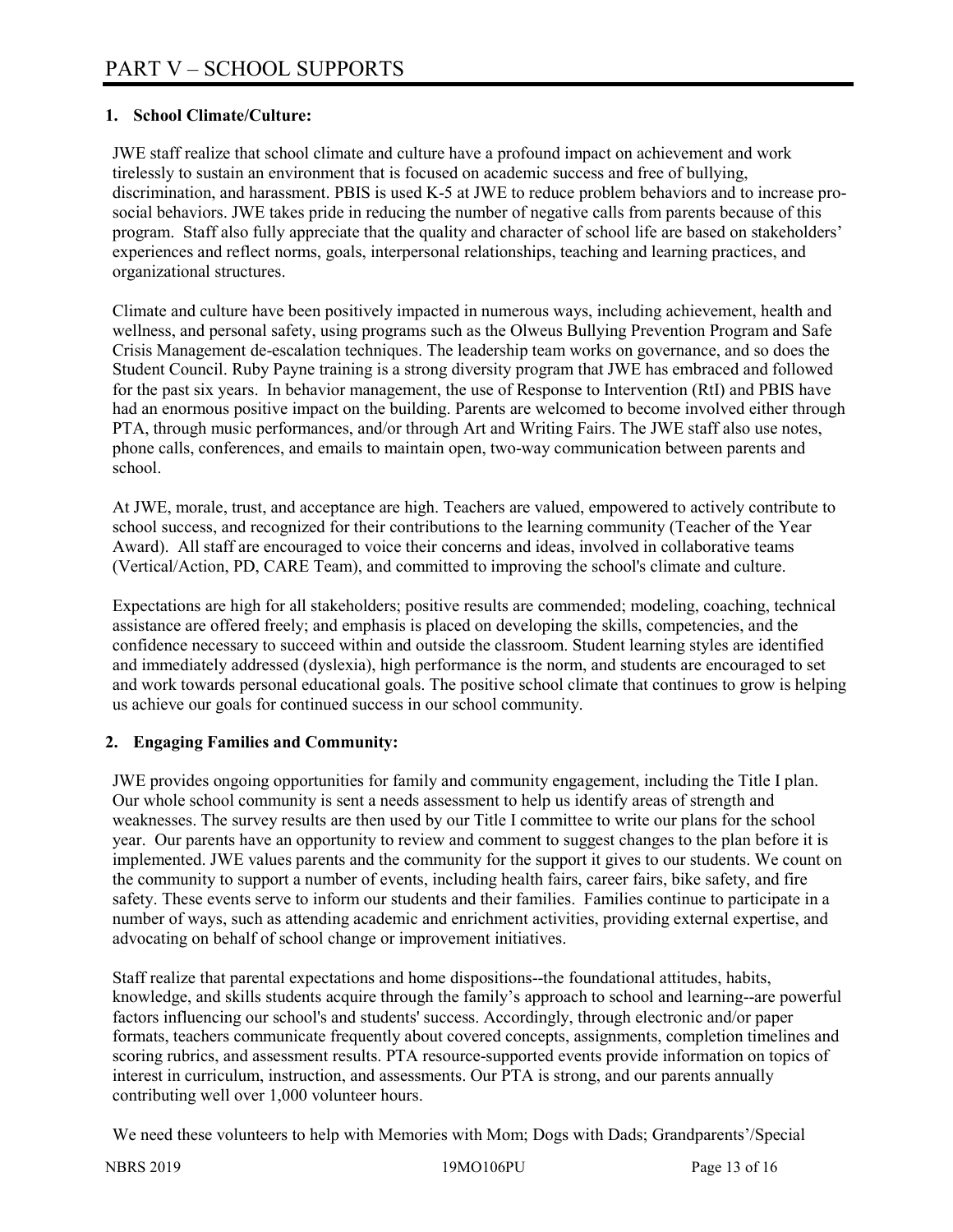Persons' and Field Days; Greg Tang Math Nights; Literacy Nights; School Carnival; and School Book Fair. At JWE, parent and community involvement have encouraged higher student attendance rates, have reduced student disciplinary referral rates, have heightened academic achievement, and substantially improved our climate and culture.

Our community believes in advocacy. Stakeholders are educated about student, school, and district needs so they can take an active role in their students' education. Parents share in critical decisions affecting JWE, including those related to facility improvements and the adoption of enhancement/enrichment programs. Our school community has great support from students and parents volunteering with the Harvesters food drive, Community Services League, and a community garden.

# **3. Professional Development:**

JWE instructional staff continually share learning to enhance our instructional effectiveness. JWE data teams gather information on what is working most effectively in our curriculum and instructional practice so we can continue to build on and extend these strengths. The school leadership team identifies key strategies, including collaborative goal-setting, focused monitoring, and shared decision-making to improve our students' learning.

The school's administrators and teachers work collegially to provide leadership in professional development opportunities for all staff. Through questioning, investigating, and discussing in small and large groups what is needed for ongoing school improvement in curriculum, instruction, school climate, community-building, as well as through positive interactions with students, parents, and patrons, we continue to make gains in student learning, as demonstrated on state and national assessments.

Besides their collaborative inquiry, shared decision-making, and collegial problem solving, the data teams collaborate to develop and focus on a shared vision for JWE. This is possible because of the structured daily time provided for collaborative planning, the peer classroom observations, and the collegial feedback opportunities afforded to all JWE teachers.

BSSD delivers high quality, in-district PD that is research-based and conducted by experts. Top educational consultants provide direct, on-going professional development and support in the core content areas, as well as feedback to teachers on how well they are implementing the effective instructional methods they see modeled by educational experts. Presenters such as Matt Glover, Ellin Keene, Debbie Miller, and Greg Tang do not hesitate to co-teach, model or work individually with teachers, a practice that has created an embedded PD model which continues to show positive results.

All of the following are included in this comprehensive professional development program: opportunities for experienced teachers to learn new approaches and curriculum; a new teacher induction program; specific training in enhancing students' reading fluency and math skills; mentoring and coaching training; technology training; intruder safety training; topical studies/book reviews/workshops; and diversity training.

The numerous ongoing collaboration opportunities at JWE include monthly building staff meetings with an instructional focus, content cadre teams, horizontal and vertical teams, and lab classrooms. All of these opportunities are guided by the JWE Leadership Team, which monitors the overall professional development program to ensure that PD activities support the school's focus and provides the requisite knowledge, skills, and competencies needed to accomplish the school's goals and to support its vision.

# **4. School Leadership:**

At JWE, leadership focuses on providing a culture, climate, conditions and commitment necessary for student achievement and instructional improvement. Key strategies to achieve these goals include collaborative goal-setting, alignment of school and district targeted priorities, focused monitoring and reporting of pertinent data, and shared decision-making about available resources. JWE continues to value input from all stakeholders, and conducts regular needs assessments and evaluation of programs.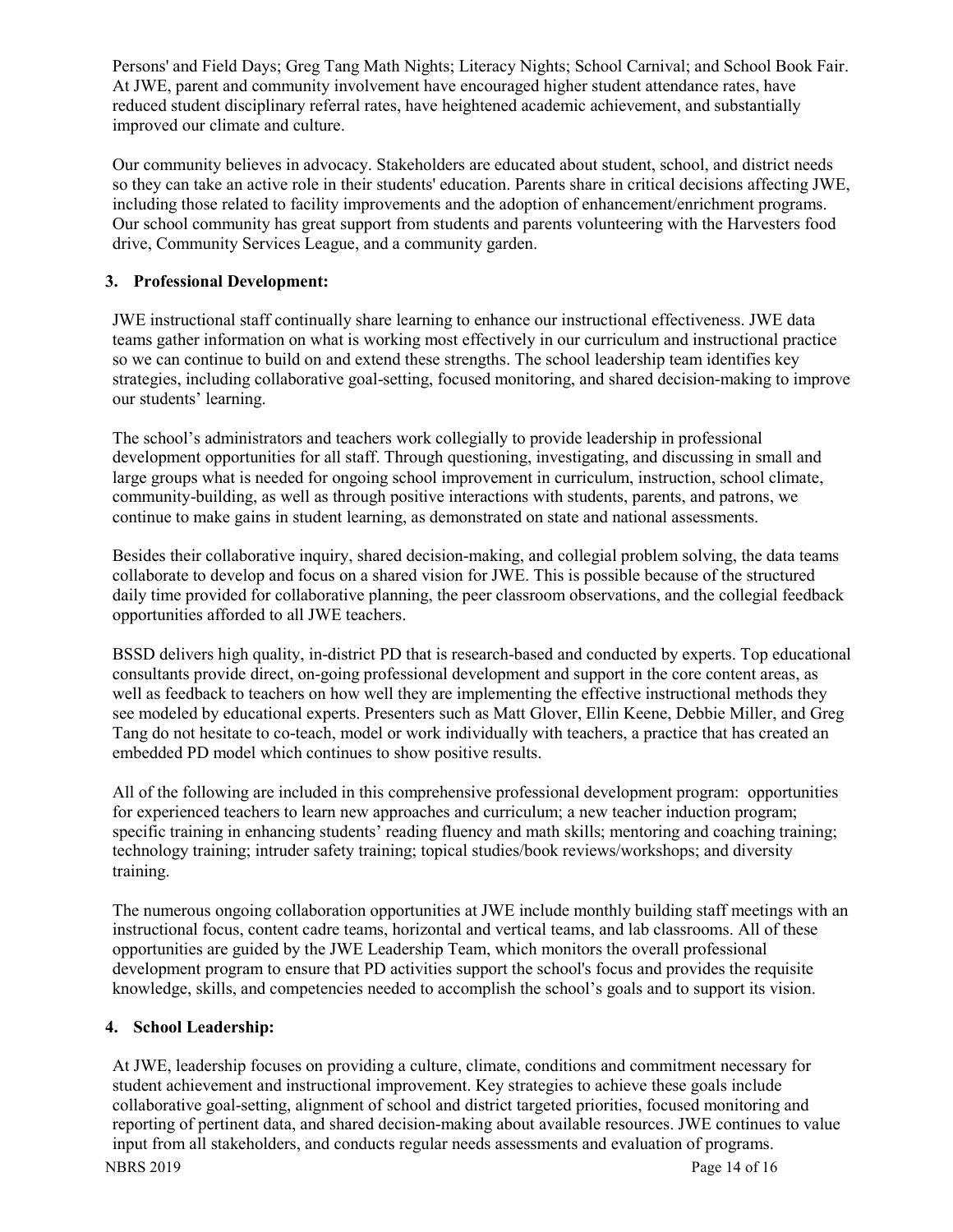JWE staff meet in grade-level, content area and vertical teams to review data and set goals addressing individual and subgroup student population achievement, instructional practice, and overall school improvement. The district's comprehensive PD approach and instructional models are employed to provide a common framework for classroom instruction design and planning, consistent language and vocabulary, and uniform use of research-based strategies. At JWE, staff and administrators work together collaboratively to support, attain, communicate about, and celebrate accomplishments.

The administration, staff, and parents work to review the district Comprehensive School Improvement Plan (CSIP), identify the crucial targets for instruction, and initiate revisions of the JWE School Improvement Plan (SIP). At JWE pertinent information from needs assessments, student performance data, and program evaluations also help drive these revisions. Often in the SIP goals, multi-year, and school-specific gradelevel goals are written so individual teachers can focus on targets that need improvement.

Monitoring of the school improvement goals, achievement, and instruction, ensure they remain the driving force behind stakeholders' actions. Data is regularly examined to determine the extent to which desired targets are met. Discrepancies between articulated and realized goals are determined and used as the basis for revisions to curriculum and instructional practice.

The JWE leadership team continually re-evaluates the resources, time, money, personnel, and materials allocated to accomplish school goals. This process ensures that PD supports the school focus and provides the requisite knowledge, skills, and competencies needed to meet our goals.